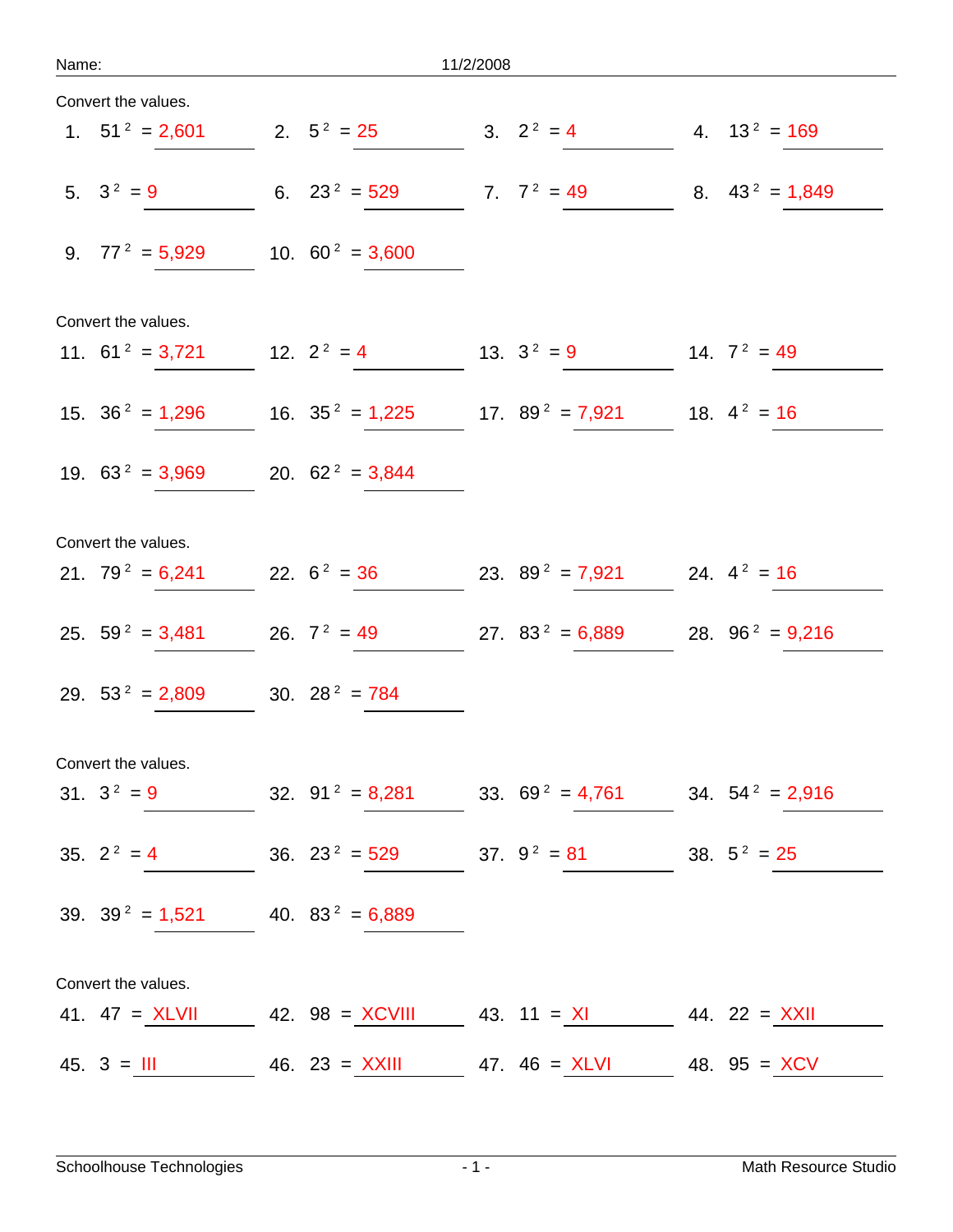| Name:                             | 11/2/2008           |                                                     |                                                                                                     |  |  |  |  |
|-----------------------------------|---------------------|-----------------------------------------------------|-----------------------------------------------------------------------------------------------------|--|--|--|--|
|                                   |                     | 49. $8 = \frac{VIII}{VII}$ 50. $6 = \frac{VI}{VII}$ |                                                                                                     |  |  |  |  |
|                                   | Convert the values. |                                                     |                                                                                                     |  |  |  |  |
|                                   |                     |                                                     | 51. 87 = $\frac{LXXXVII}{S2}$ 52. 2 = $\frac{II}{S3}$ 53. 5 = $\frac{V}{S3}$ 54. 1 = $\frac{I}{S3}$ |  |  |  |  |
|                                   |                     |                                                     | 55. 92 = $XCII$ 56. 69 = $LXIX$ 57. 21 = $XXI$ 58. 88 = $LXXXVIII$                                  |  |  |  |  |
|                                   |                     | 59. $52 = LII$ 60. $80 = LXXX$                      |                                                                                                     |  |  |  |  |
| Convert the values.               |                     |                                                     |                                                                                                     |  |  |  |  |
|                                   |                     |                                                     | 61. 8 = $VIII$ 62. 12 = $XII$ 63. 2 = $II$ 64. 7 = $VII$                                            |  |  |  |  |
|                                   |                     |                                                     | 65. 22 = $XXII$ 66. 68 = $LXVIII$ 67. 80 = $LXXX$ 68. 29 = $XXIX$                                   |  |  |  |  |
|                                   |                     | 69. $58 = LVIII$ 70. $5 = V$                        |                                                                                                     |  |  |  |  |
| Calculate the root of each value. |                     |                                                     |                                                                                                     |  |  |  |  |
|                                   |                     |                                                     | 71. $\sqrt{9} = 3$ 72. $\sqrt{729} = 27$ 73. $\sqrt{100} = 10$ 74. $\sqrt{256} = 16$                |  |  |  |  |
|                                   |                     |                                                     | 75. $\sqrt{36} = 6$ 76. $\sqrt{169} = 13$ 77. $\sqrt{1} = 1$ 78. $\sqrt{4} = 2$                     |  |  |  |  |
|                                   |                     | 79. $\sqrt{25} = 5$ 80. $\sqrt{324} = 18$           |                                                                                                     |  |  |  |  |
| Calculate the root of each value. |                     |                                                     |                                                                                                     |  |  |  |  |
|                                   |                     |                                                     | 81. $\sqrt{25} = 5$ 82. $\sqrt{81} = 9$ 83. $\sqrt{361} = 19$ 84. $\sqrt{49} = 7$                   |  |  |  |  |
|                                   |                     |                                                     | 85. $\sqrt{256} = 16$ 86. $\sqrt{9} = 3$ 87. $\sqrt{4} = 2$ 88. $\sqrt{324} = 18$                   |  |  |  |  |
|                                   |                     | 89. $\sqrt{1,024} = 32$ 90. $\sqrt{16} = 4$         |                                                                                                     |  |  |  |  |
| Calculate the root of each value. |                     |                                                     |                                                                                                     |  |  |  |  |
|                                   |                     |                                                     | 91. $\sqrt{4} = 2$ 92. $\sqrt{16} = 4$ 93. $\sqrt{1} = 1$ 94. $\sqrt{361} = 19$                     |  |  |  |  |
|                                   |                     |                                                     | 95. $\sqrt{529} = 23$ 96. $\sqrt{81} = 9$ 97. $\sqrt{100} = 10$ 98. $\sqrt{144} = 12$               |  |  |  |  |
|                                   |                     | 99. $\sqrt{121} = 11$ 100. $\sqrt{484} = 22$        |                                                                                                     |  |  |  |  |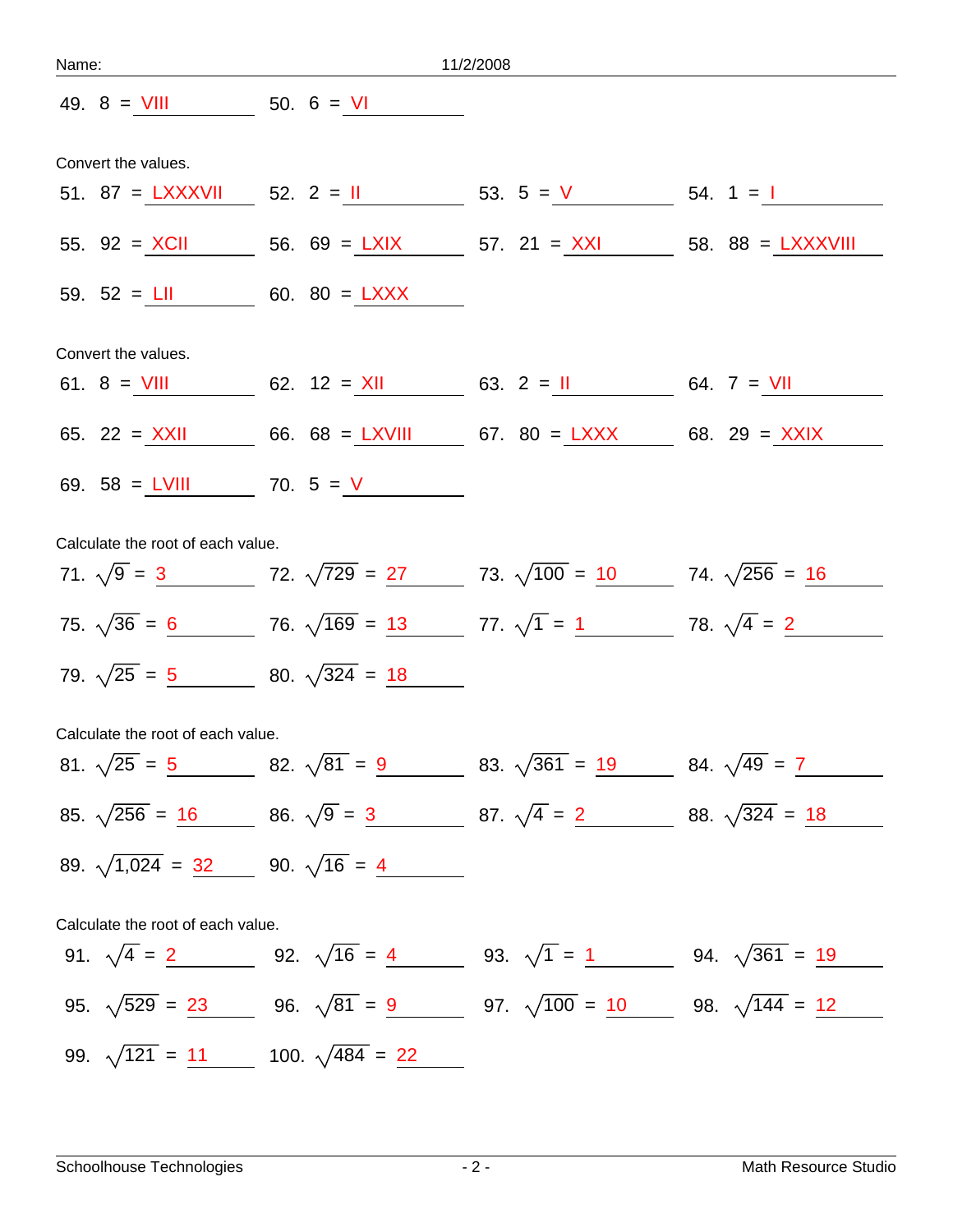| Provide the scientific notation for each value.                          |                                               |
|--------------------------------------------------------------------------|-----------------------------------------------|
| 101. $3.6 \times 10^6 = 3,600,000$                                       | 102. $1.2 \times 10^6 = 1,200,000$            |
| 103. $5.8 \times 10^4 = 58,000$ 104. $7.4 \times 10^3 = 7,400$           |                                               |
| 105. 8.4 $\times$ 10 <sup>6</sup> = 8,400,000                            | 106. $4.3 \times 10^6 = 4,300,000$            |
| 107. $1.6 \times 10^{1} = 16$                                            | 108. $1.644 \times 10^6 = 1,644,000$          |
| 109. $7 \times 10^2 = 700$                                               | 110. $4.1 \times 10^1 = 41$                   |
| Provide the scientific notation for each value.                          |                                               |
| 111. $1.9 \times 10^3 = 1,900$ 112. $3.966 \times 10^6 = 3,966,000$      |                                               |
| 113. $2.11 \times 10^6 = 2,110,000$ 114. $7.697 \times 10^6 = 7,697,000$ |                                               |
| 115. $1.2 \times 10^5 = 120,000$ 116. $3.1 \times 10^4 = 31,000$         |                                               |
| 117. $7.6 \times 10^3 = 7,600$ 118. $1.1 \times 10^5 = 110,000$          |                                               |
| 119. $1.2 \times 10^4 = 12{,}000$ 120. $6.4 \times 10^2 = 640$           |                                               |
| Provide the scientific notation for each value.                          |                                               |
| 121. $5.5 \times 10^5 = 550,000$ 122. $8.81 \times 10^5 = 881,000$       |                                               |
| 123. $1.2 \times 10^4 = 12,000$ 124. $2.1 \times 10^3 = 2,100$           |                                               |
| 125. $3.2 \times 10^6 = 3,200,000$                                       | 126. 2.6 $\times$ 10 <sup>6</sup> = 2,600,000 |
| 127. $7.4 \times 10^4 = 74,000$                                          | 128. $6.76 \times 10^6 = 6,760,000$           |
| 129. 8.1 $\times$ 10 <sup>5</sup> = 810,000                              | 130. $3.6 \times 10^1 = 36$                   |
| Provide the scientific notation for each value.                          |                                               |
| 131. $6.21 \times 10^5 = 621,000$                                        | 132. $1.8 \times 10^1 = 18$                   |
| 133. $9.1 \times 10^3 = 9,100$                                           | 134. $1.1 \times 10^4 = 11,000$               |